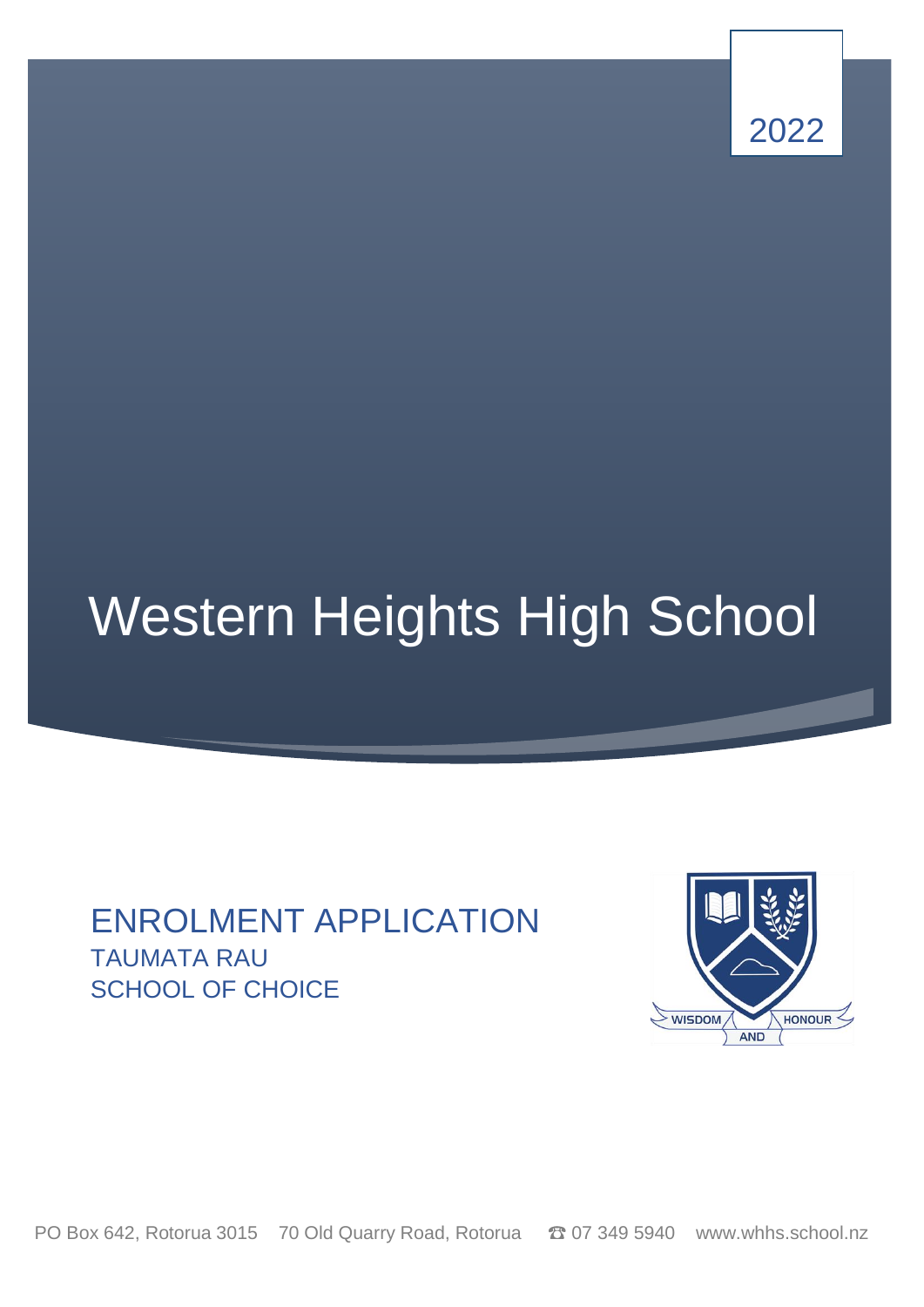# **Important Information for Out of Zone Applications**

Each year the board will determine the number of places which are likely to be available in the following year for the enrolment of students who live outside the home zone. The board will publish this information by notice in a daily or community newspaper circulated in the area served by the school. The notice will indicate how applications are to be made and will specify a date by which all applications must be received.

Applications for enrolment will be processed in the following order of priority:

- **First priority** must be given to students who have been accepted for enrolment in special programme(s) run by the school and approved by the Secretary for Education. This priority category is not applicable at this school because the school does not run a special programme approved by the Secretary.
- **Second priority** must be given to applicants who are siblings of current students.
- **Third priority** must be given to applicants who are siblings of former students.
- **Fourth priority** must be given to any applicant who is a child of a former student of the school.
- **Fifth priority** must be given to any applicant who is either a child of an employee of the board of the school or a child of a member of the board of the school.
- **Sixth priority** must be given to all other applicants.

If there are more applicants in the second, third, fourth, or fifth priority groups than there are places available, selection within the priority group will be by a ballot conducted in accordance with instructions issued by the Secretary for Education under Section 11G(1) of the Education Act 1989. Parents will be informed of the date of any ballot by notice in a daily or community newspaper circulating in the area served by the school. Applicants seeking second or third priority status may be required to give proof of a sibling relationship.

The enrolment of out of zone students is governed by the provisions of the Education Act 1989.

The board welcomes applications from parents who wish to enrol their sons and daughters at Western Heights High School for next year. Enrolment forms will be available from the school office, and online at whhs.school.nz

Enrolment at the school is governed by an enrolment scheme, details of which are available from the school office. The geographic enrolment zone map can be found on our website www.whhs.school.nz

# **Important Dates**

| <b>First Ballot</b>            | <b>Second Ballot</b>         |
|--------------------------------|------------------------------|
| Applications must be received  | Applications must be receive |
| on or before 24 September 2021 | on or before 5 November 20   |

 Date of first ballot  **12 October 2021**

Applications must be received on or before **5 November 2021**

Date of second ballot **9 November 2021**

#### **Third Ballot (if required)**

Applications must be received on or before **21 January 2022**

Date of third ballot **25 January 2022**

**No Out of Zone Enrolment Applications for the 2022 school year can be accepted if received after 21/1/22**

Out of zone applications - this information sheet should be detached from the enrolment form and kept for future reference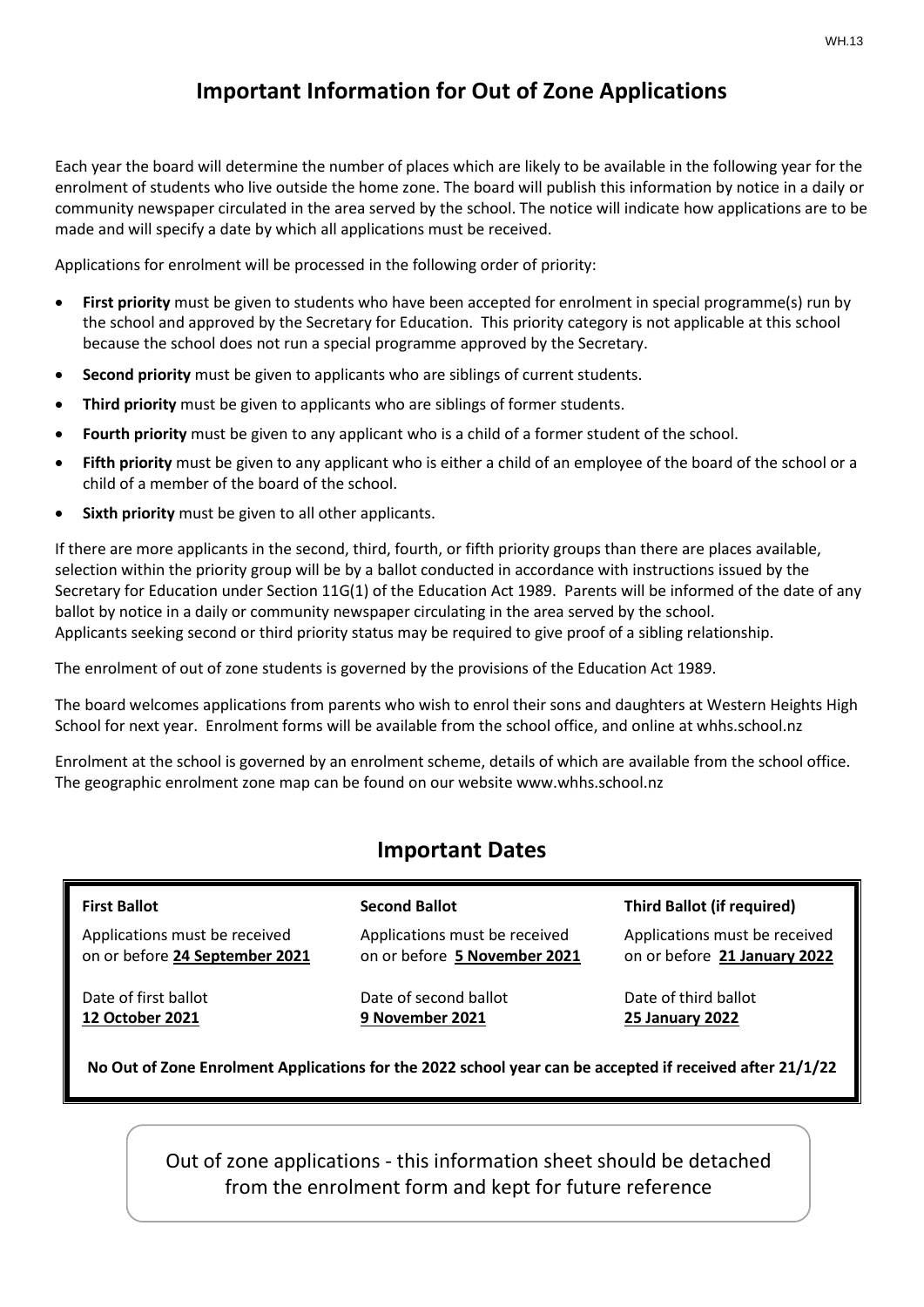| <b>Taumata Rau</b><br><b>School of Choice</b>                                                                                                                                                                                                                                                                                                                                                                     |                                          | <b>WESTERN HEIGHTS HIGH SCHOOL</b><br><b>Enrolment Application 2022</b> |                                  |  |  |  |  |
|-------------------------------------------------------------------------------------------------------------------------------------------------------------------------------------------------------------------------------------------------------------------------------------------------------------------------------------------------------------------------------------------------------------------|------------------------------------------|-------------------------------------------------------------------------|----------------------------------|--|--|--|--|
| Year $106$<br>LEVEL ENROLLING FOR: Year 9<br>Year $12($<br>Year $13($<br>Year $11$ <sup>(</sup><br><b>School Use Only</b><br><b>IN ZONE</b><br><b>OUT ZONE</b><br><b>Zoning Status:</b><br>$\square$ Documentation<br>OUT OF ZONE APPLICATIONS FOR 2022 MUST BE RECEIVED BY THE SCHOOL NO LATER THAN<br><b>FRIDAY 21 JANUARY 2022</b><br>HTG F<br>PLACEMENT REQUEST: Mainstream<br>Te Akoranga Reo Rua<br>Te Maru |                                          |                                                                         |                                  |  |  |  |  |
| <b>Student Details</b>                                                                                                                                                                                                                                                                                                                                                                                            |                                          |                                                                         |                                  |  |  |  |  |
| Legal Last Name:                                                                                                                                                                                                                                                                                                                                                                                                  |                                          | <b>Preferred Last Name</b>                                              |                                  |  |  |  |  |
| Legal First Name:                                                                                                                                                                                                                                                                                                                                                                                                 |                                          | Preferred First Name:                                                   |                                  |  |  |  |  |
| Home Address:                                                                                                                                                                                                                                                                                                                                                                                                     |                                          | <b>Postal Address:</b>                                                  |                                  |  |  |  |  |
|                                                                                                                                                                                                                                                                                                                                                                                                                   |                                          | (if different)                                                          |                                  |  |  |  |  |
| Date of Birth:                                                                                                                                                                                                                                                                                                                                                                                                    |                                          | Home Phone:                                                             |                                  |  |  |  |  |
| Country of Birth:                                                                                                                                                                                                                                                                                                                                                                                                 |                                          | Student Cellphone:                                                      |                                  |  |  |  |  |
| Gender:                                                                                                                                                                                                                                                                                                                                                                                                           | Female<br>Male                           | <b>Student Email:</b>                                                   |                                  |  |  |  |  |
|                                                                                                                                                                                                                                                                                                                                                                                                                   | Transgender                              | Language spoken at home:                                                |                                  |  |  |  |  |
| Current School:<br>(or school last attended)                                                                                                                                                                                                                                                                                                                                                                      |                                          | NCEA:<br>(highest attainment)                                           | Credits:<br>Level:               |  |  |  |  |
| Ethnicity<br>(Tick one or more boxes)                                                                                                                                                                                                                                                                                                                                                                             | Maori                                    | NZ European                                                             | Iwi Affiliation:                 |  |  |  |  |
|                                                                                                                                                                                                                                                                                                                                                                                                                   | Asian<br>Cook Island<br>Fijian<br>Niuean | Samoan<br>Tokelauan<br>Tongan<br>Other (specify)                        | Ngati Whakaue<br>Other (specify) |  |  |  |  |
| <b>Caregiver Details</b>                                                                                                                                                                                                                                                                                                                                                                                          |                                          |                                                                         |                                  |  |  |  |  |
| Parent(s)/Guardian/Caregiver - with whom the student lives                                                                                                                                                                                                                                                                                                                                                        |                                          |                                                                         |                                  |  |  |  |  |

| Mother/Caregiver/Other (please state) | Father/Caregiver/Other (please state) |  |  |
|---------------------------------------|---------------------------------------|--|--|
| Last Name: Mrs/Ms/Miss                | Last Name: Mr                         |  |  |
| First Name:                           | First Name:                           |  |  |
| Address:                              | Address:                              |  |  |
|                                       |                                       |  |  |
|                                       |                                       |  |  |
| Cell Phone:                           | Cell Phone:                           |  |  |
| Work Phone:                           | Work Phone:                           |  |  |
| Email:                                | Email:                                |  |  |

**Parents not living at the above address** *(and have access to the student)*

| Last Name: Mr/Mrs/Ms/Miss | First Name: |
|---------------------------|-------------|
| Address:                  |             |
| Cell Phone:               | Work Phone: |
| Email:                    |             |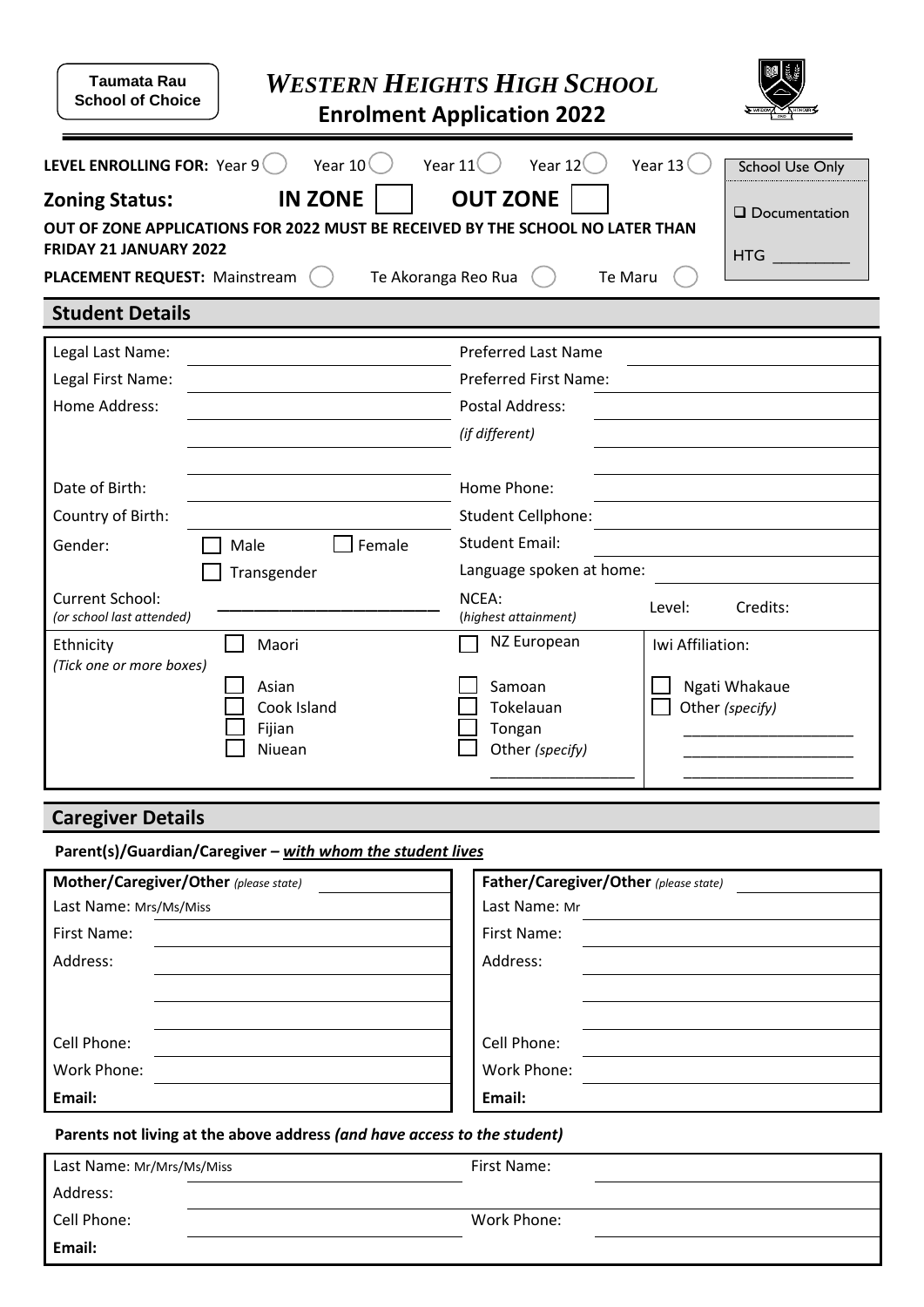# **Emergency Contacts**

Please identify two people in Rotorua who can be contacted in the event of an emergency if caregiver is not available

| <b>Emergency Contact 1 - This person will be contact first in</b><br>an emergency if caregivers are not available | <b>Emergency Contact 2</b> |  |
|-------------------------------------------------------------------------------------------------------------------|----------------------------|--|
| Last Name: Mr/Mrs/Ms/Miss                                                                                         | Last Name: Mr/Mrs/Ms/Miss  |  |
| First Name:                                                                                                       | First Name:                |  |
| Relationship to student:                                                                                          | Relationship to student:   |  |
| Home Phone:                                                                                                       | Home Phone:                |  |
| Cell Phone:                                                                                                       | Cell Phone:                |  |
| Work Phone:                                                                                                       | Work Phone:                |  |
|                                                                                                                   |                            |  |

#### **Sibling Information** *– please complete if applicable*

Brothers/sisters currently attending Western Heights High School

| Name: | Year:  | House: |
|-------|--------|--------|
| Name: | Year : | House: |

Brothers/sisters who previously attended Western Heights High School

| Name: | Year: | House: |
|-------|-------|--------|
| Name: | Year: | House: |

### **Interests and Achievements**

Sporting, cultural, clubs etc

**Special Details**

Has your child ever been part of a specialist learning programme?

| Gifted/Talented | <b>RTLB</b> | <b>ESOL</b> | Other |  |
|-----------------|-------------|-------------|-------|--|
| Details:        |             |             |       |  |
|                 |             |             |       |  |
|                 |             |             |       |  |

# **Special Circumstances and Sensitive Information**

Please provide any additional information that may assist the school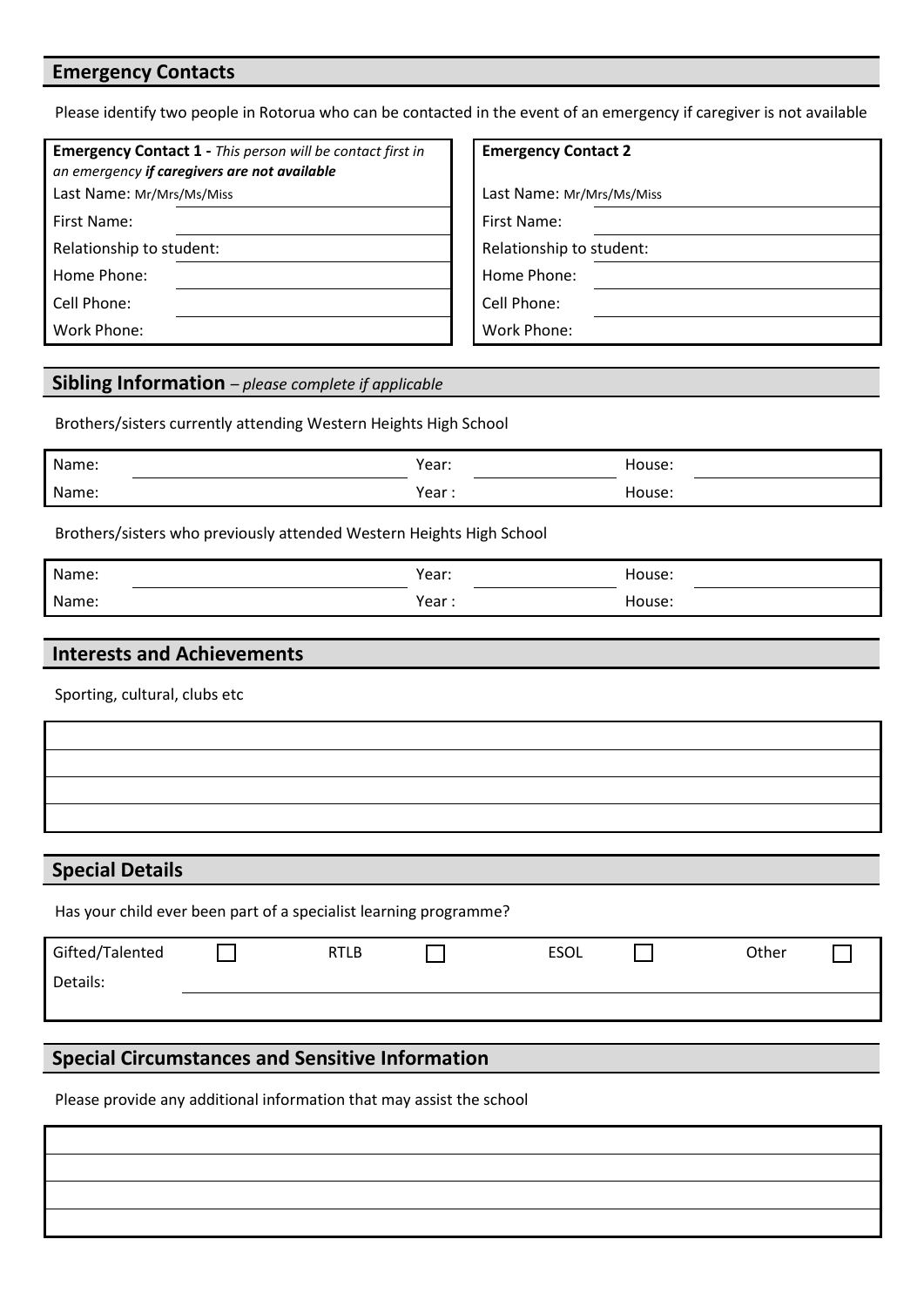# **Student's Health Information**

Dairy/Milk products

*Please specify\_\_\_\_\_\_\_\_\_\_\_\_\_\_\_\_\_\_\_\_\_\_\_\_\_\_\_\_\_\_\_\_*

| To help us care for your child in any illness/emergency situation could you please complete the following carefully.<br><b>Health Record</b>                                                                                                                                                                                         |                                                                                                       |                 |                |                                                                                                                        |  |                                            |    |
|--------------------------------------------------------------------------------------------------------------------------------------------------------------------------------------------------------------------------------------------------------------------------------------------------------------------------------------|-------------------------------------------------------------------------------------------------------|-----------------|----------------|------------------------------------------------------------------------------------------------------------------------|--|--------------------------------------------|----|
| <b>Student's Name:</b>                                                                                                                                                                                                                                                                                                               | Last:                                                                                                 |                 |                | First:                                                                                                                 |  |                                            |    |
|                                                                                                                                                                                                                                                                                                                                      | Does this student require medication or special consideration due to any of the following conditions? |                 |                |                                                                                                                        |  |                                            |    |
| <b>Condition</b><br>Arthritis<br>Asthma<br><b>Diabetes</b><br>Epilepsy<br><b>Hearing Loss</b><br><b>Impaired Vision</b><br><b>Rheumatic Fever</b><br>Other (please specify)                                                                                                                                                          | Yes                                                                                                   | <b>No</b>       |                | <b>Condition</b><br>ADHD/ADD<br>Autism/ASD<br>Anxiety<br>Depression<br>Dyscalculia<br>Dysgraphia<br>Dyslexia<br>Irlens |  | Yes                                        | No |
|                                                                                                                                                                                                                                                                                                                                      |                                                                                                       |                 |                | Any medication required for the above, please provide details here: __________                                         |  |                                            |    |
|                                                                                                                                                                                                                                                                                                                                      |                                                                                                       |                 |                | Does this student suffer an allergic reaction to the following? Please specify:                                        |  |                                            |    |
|                                                                                                                                                                                                                                                                                                                                      | Yes                                                                                                   | <b>No</b>       | <b>Details</b> | <b>Medication</b> (if required)                                                                                        |  | <b>Reaction</b><br>Mild<br>Moderate Severe |    |
| Food                                                                                                                                                                                                                                                                                                                                 |                                                                                                       |                 |                |                                                                                                                        |  |                                            |    |
| Medication                                                                                                                                                                                                                                                                                                                           |                                                                                                       |                 |                |                                                                                                                        |  |                                            |    |
| <b>Stings</b>                                                                                                                                                                                                                                                                                                                        |                                                                                                       |                 |                |                                                                                                                        |  |                                            |    |
| Other (please specify)                                                                                                                                                                                                                                                                                                               |                                                                                                       |                 |                |                                                                                                                        |  |                                            |    |
|                                                                                                                                                                                                                                                                                                                                      |                                                                                                       |                 |                | Does this student suffer from any other medical condition or disability?____________________________                   |  |                                            |    |
|                                                                                                                                                                                                                                                                                                                                      |                                                                                                       |                 |                | Do we have your permission to dispense Panadol or Nurofen at the Nurse's discretion?                                   |  | Yes                                        | No |
|                                                                                                                                                                                                                                                                                                                                      |                                                                                                       |                 |                |                                                                                                                        |  | Panadol<br>Nurofen                         |    |
| <b>Medical Contacts</b>                                                                                                                                                                                                                                                                                                              |                                                                                                       |                 |                |                                                                                                                        |  |                                            |    |
| Doctor:<br>Name:                                                                                                                                                                                                                                                                                                                     |                                                                                                       |                 |                | Phone:                                                                                                                 |  |                                            |    |
| Address/Medical Centre:                                                                                                                                                                                                                                                                                                              |                                                                                                       |                 |                |                                                                                                                        |  |                                            |    |
| Dentist:<br>Name:                                                                                                                                                                                                                                                                                                                    |                                                                                                       |                 |                | Phone:                                                                                                                 |  |                                            |    |
| <b>Food in Schools Program</b>                                                                                                                                                                                                                                                                                                       |                                                                                                       |                 |                |                                                                                                                        |  |                                            |    |
| Free healthy lunches are distributed to every student attending our school. Please provide the following information<br>to ensure we meet your child's dietary requirements. This information is for Western Heights High School use only.<br>Student names will not be shared outside of school organisers, or with the supplier/s. |                                                                                                       |                 |                |                                                                                                                        |  |                                            |    |
| <b>Student's Name:</b>                                                                                                                                                                                                                                                                                                               | Last:                                                                                                 |                 |                | First:                                                                                                                 |  |                                            |    |
| Please select all options that apply to the student                                                                                                                                                                                                                                                                                  |                                                                                                       |                 |                |                                                                                                                        |  |                                            |    |
| Halal only                                                                                                                                                                                                                                                                                                                           |                                                                                                       | Vegetarian only |                | Vegan only                                                                                                             |  | No requirements                            |    |
| Other requirements                                                                                                                                                                                                                                                                                                                   |                                                                                                       | Please specify: |                |                                                                                                                        |  |                                            |    |
| Please select all relevant allergies                                                                                                                                                                                                                                                                                                 |                                                                                                       |                 |                |                                                                                                                        |  |                                            |    |
| Peanut or tree nut                                                                                                                                                                                                                                                                                                                   |                                                                                                       | Shellfish       |                | Wheat                                                                                                                  |  | Gluten                                     |    |
| eg almond, walnut etc<br>Soybean                                                                                                                                                                                                                                                                                                     |                                                                                                       | Eggs            |                | Fish<br>Please specify                                                                                                 |  | None                                       |    |

**Any other allergy, please specify:**

**\_\_\_\_\_\_\_\_\_\_\_\_\_\_\_\_\_\_\_\_\_\_\_\_\_\_\_\_\_\_\_\_\_\_\_\_\_\_\_\_\_\_\_\_\_\_\_\_\_\_\_\_**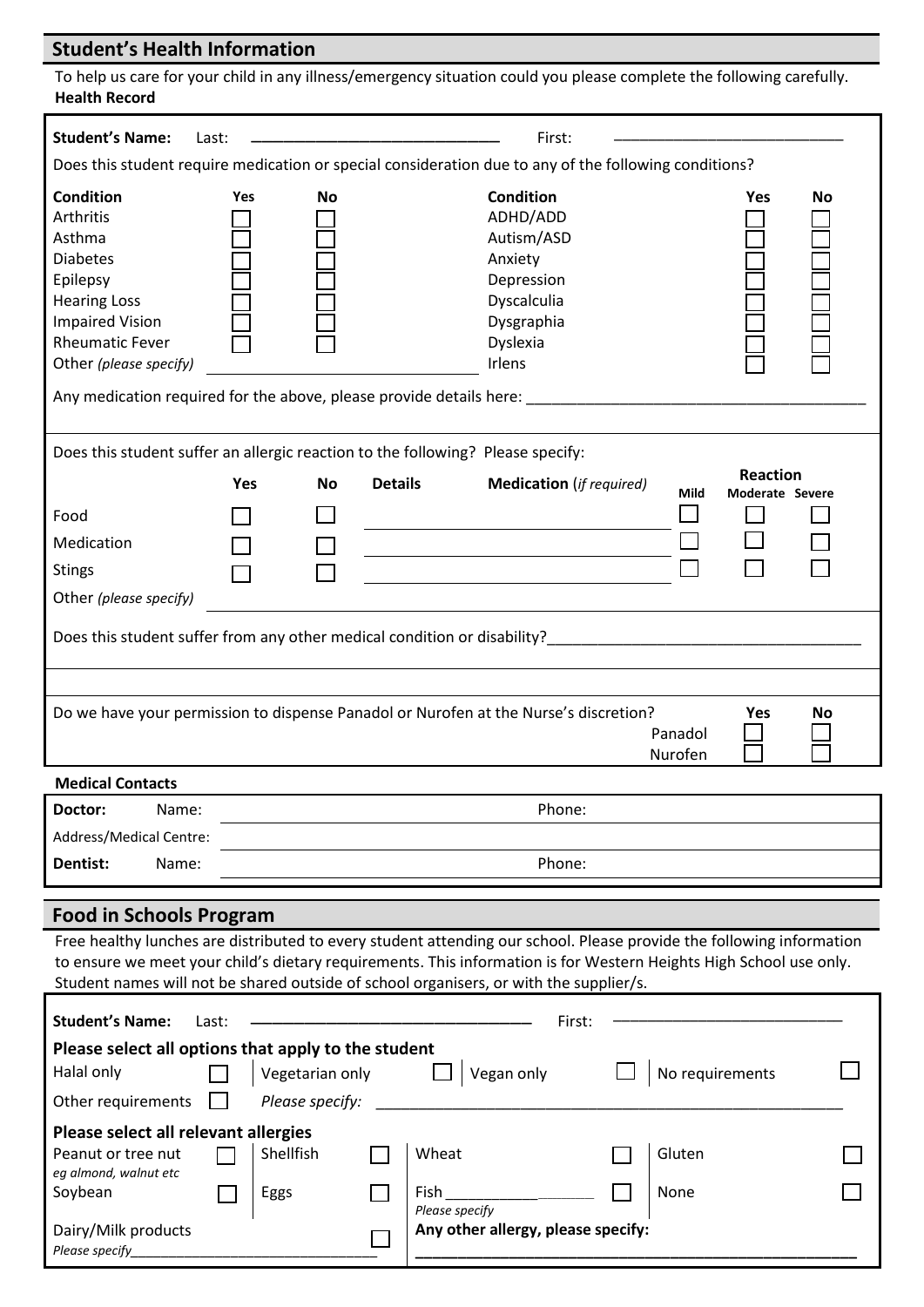# **Consents and Declarations –** *To be completed by both caregiver and student*

# **I have read the information and declarations provided with this enrolment application and can confirm the following:**

# **Parent/Caregiver Declarations:** (*Please tick the boxes provided)*

| Tick $\sqrt$ | I confirm the address given at the time of enrolment is my child's usual place of residence when the school is<br>open for instruction. I understand that if I provide a false "address of convenience" the Board of Trustees<br>may review/annul the enrolment.                                                                                                             |
|--------------|------------------------------------------------------------------------------------------------------------------------------------------------------------------------------------------------------------------------------------------------------------------------------------------------------------------------------------------------------------------------------|
|              | I have provided the school with up to date medical, caregiver and learning information through the enrolment<br>form and will make every endeavour to keep this information current                                                                                                                                                                                          |
|              | I have read the School's Code of Conduct and agree to support my child in complying with school rules                                                                                                                                                                                                                                                                        |
|              | In accordance with the Privacy Act 1993 requirements I consent to the information provided on this form, in<br>the Student's Health Information section, being available within the school for the purpose of ensuring<br>personal safety.                                                                                                                                   |
|              | I have read and understand Western Heights High School Education Outside the Classroom (EOTC) policy and<br>agree to the participation of my child in lower risk EOTC events while a student at WHHS                                                                                                                                                                         |
|              | I have read and understand Western Heights High School's Cyber Safety Policy. Specifically the following;<br>Internet and Future Focused Learning Acceptable Use Agreement, Digital Citizenship Agreement, and Bring<br>Your Own Device Agreement. I have ensured my child has read and understands his/her obligations and<br>agrees to abide by the rules included therein |
|              | I understand that images of my child (photo/video), may be used to illustrate school activities or programmes<br>My child will not be identified without my permission                                                                                                                                                                                                       |
|              | I agree to the Privacy of Information declaration                                                                                                                                                                                                                                                                                                                            |
|              | To be completed in the case of a student who will be boarding in-zone<br>I confirm that the person(s) with whom my child will be boarding, will have the primary duty of care and<br>should therefore be the school's first contact in matters related to discipline and progress at school                                                                                  |

# **Student Declarations:** (*Please tick the boxes provided)*

| Tick $\sqrt$ | I have read and agree to abide by the School's Code of Conduct. I understand the expectation of Western<br>Heights High School students include the following:<br>1. That I will be engaged in learning at all times<br>2. That I will respect all staff and my peers<br>3. That I will follow the core routines and responsibilities of the school<br>4. That I will wear regulation uniform correctly.                    |
|--------------|-----------------------------------------------------------------------------------------------------------------------------------------------------------------------------------------------------------------------------------------------------------------------------------------------------------------------------------------------------------------------------------------------------------------------------|
|              | In accordance with the Privacy Act 1993 requirements I consent to the information provided on Student's<br>Health Information being available within the school for the purpose of ensuring personal safety                                                                                                                                                                                                                 |
|              | I have read and understand Western Heights High School's Cyber Safety Policy. Specifically the following;<br>Internet and Future Focused Learning Acceptable Use Agreement, Digital Citizenship Agreement, and Bring<br>Your Own Device Agreement. I understand I have responsibilities and rules to follow and agree to abide by<br>these. I understand my parents/caregivers may be informed if I breach these agreements |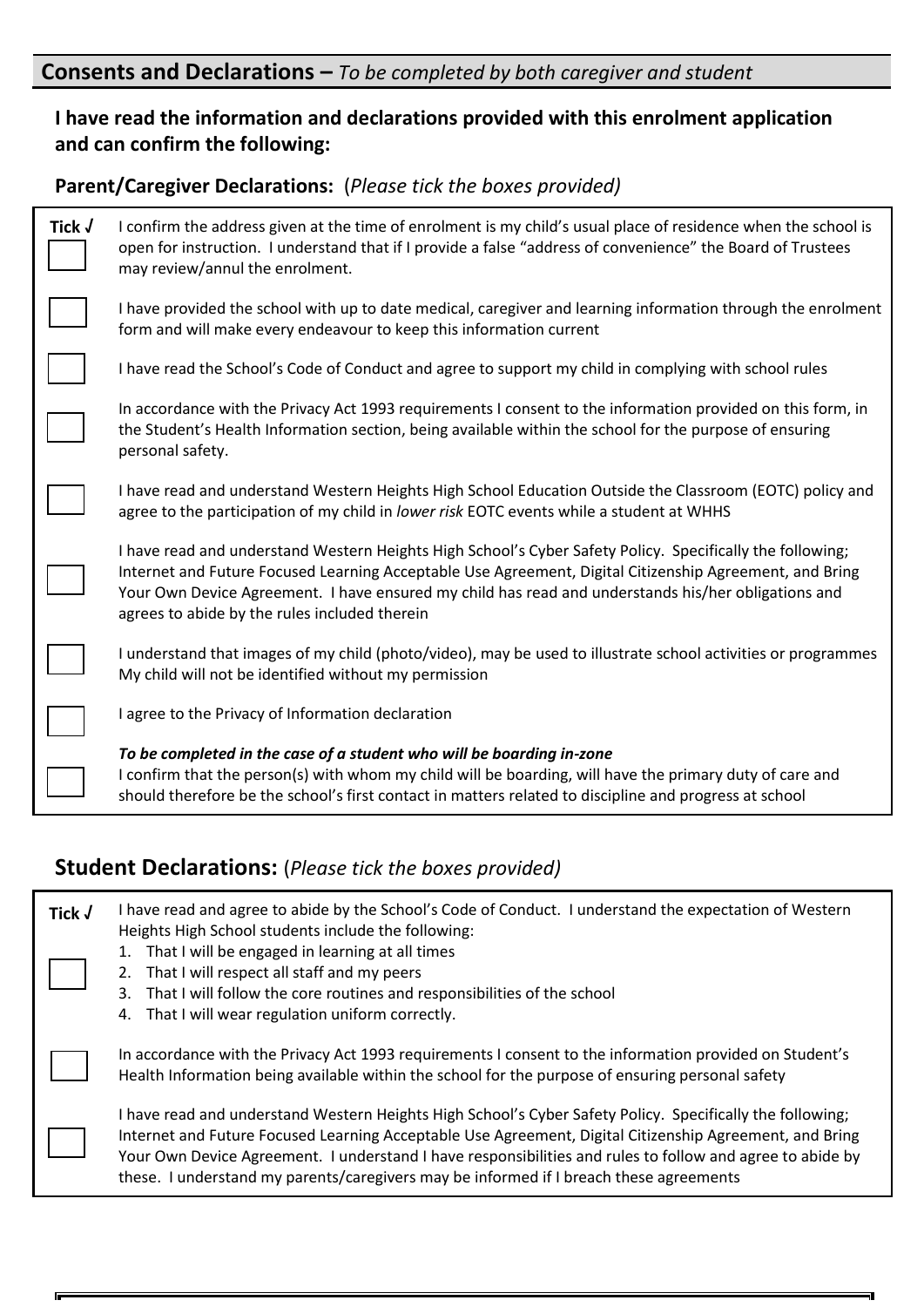| I do solemnly declare that all information contained in this application is true and correct.<br>Both caregiver signatures required where applicable |                        |       |  |  |  |  |
|------------------------------------------------------------------------------------------------------------------------------------------------------|------------------------|-------|--|--|--|--|
| <b>Student Name:</b>                                                                                                                                 |                        |       |  |  |  |  |
|                                                                                                                                                      | (please print clearly) |       |  |  |  |  |
| Signed:                                                                                                                                              | Date:                  |       |  |  |  |  |
|                                                                                                                                                      | (Student)              |       |  |  |  |  |
| Signed:                                                                                                                                              |                        | Date: |  |  |  |  |
|                                                                                                                                                      | (Mother/Caregiver)     |       |  |  |  |  |
| Signed:                                                                                                                                              |                        | Date: |  |  |  |  |
|                                                                                                                                                      | (Father/Caregiver)     |       |  |  |  |  |
|                                                                                                                                                      |                        |       |  |  |  |  |
| <b>Supporting Documentation - THE FOLLOWING PAPERWORK MUST BE INCLUDED</b>                                                                           |                        |       |  |  |  |  |

# *The following supporting documentation is required in order to process your enrolment*

| ALL APPLICATIONS - In zone and out zone enrolments                                                                                                                                                                                                                                                                                                                                                                                                                             |  |  |  |  |
|--------------------------------------------------------------------------------------------------------------------------------------------------------------------------------------------------------------------------------------------------------------------------------------------------------------------------------------------------------------------------------------------------------------------------------------------------------------------------------|--|--|--|--|
| <b>New Zealand Citizens</b>                                                                                                                                                                                                                                                                                                                                                                                                                                                    |  |  |  |  |
| A copy of students birth certificate, passport, or certificate of citizenship                                                                                                                                                                                                                                                                                                                                                                                                  |  |  |  |  |
| <b>Non New Zealand Citizens</b>                                                                                                                                                                                                                                                                                                                                                                                                                                                |  |  |  |  |
| Include a copy of foreign passport with a valid New Zealand Permanent Residence, Residence Permit label<br>or stamp. Photo pages must be included.<br><b>OR</b>                                                                                                                                                                                                                                                                                                                |  |  |  |  |
| Include a copy of a foreign passport with a valid New Zealand Student Permit/Visa label or stamp.<br>Parent passports with a valid New Zealand work permit label MUST be included if the student has a Student<br>Visa. Photo pages must be included.                                                                                                                                                                                                                          |  |  |  |  |
| <u>IN ZONE APPLICATIONS</u> – Two proof of address                                                                                                                                                                                                                                                                                                                                                                                                                             |  |  |  |  |
| This is a Ministry of Education requirement for all in zone applications. Please provide two proof of<br>address, some examples as follows:<br>Power bill<br>Phone bill<br>Rates demand<br>Tenancy agreement<br>$\bullet$<br><b>Bank statement</b><br>Account statement from current school<br>Sky/Internet bill<br>Car registration renewal<br>If you are staying with whanau or friends, one of your proof of address can be a letter from the home<br>owner/current tenant. |  |  |  |  |
| <b>Ballot Information</b>                                                                                                                                                                                                                                                                                                                                                                                                                                                      |  |  |  |  |
| Students who reside in the WHHS geographic zone will normally be entitled to enrol at any time. Those who reside<br>out of zone are governed by an enrolment scheme details of which are included in this pack.<br>Out of Zone applicants please tick the appropriate category:                                                                                                                                                                                                |  |  |  |  |
| <b>Current sibling</b><br>Child of board employee or board member<br>Sibling of former student<br>Other out of zone<br>Child of former student                                                                                                                                                                                                                                                                                                                                 |  |  |  |  |

#### Parent(s) of out of zone student who formerly attended Western Heights High School

| Name: | Year: |
|-------|-------|
| Name: | Year  |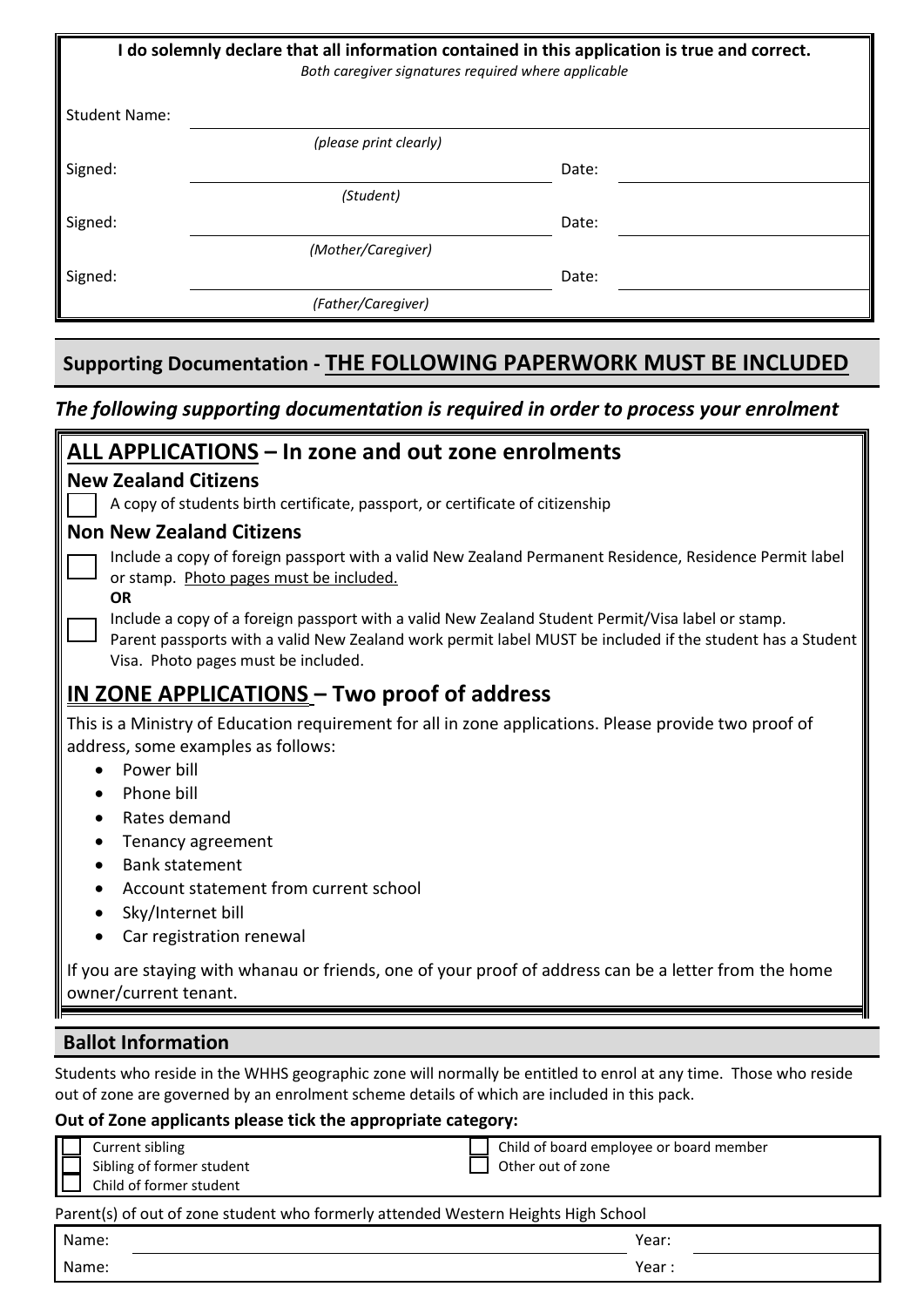Please send completed form and all required paperwork to:

# The Enrolment Administrator Western Heights High School PO Box 642 ROTORUA

Or email to: enrolment@whhs.school.nz

|                                                                 | <b>FOR WHHS USE ONLY</b>                                                                                                                                                                                          |
|-----------------------------------------------------------------|-------------------------------------------------------------------------------------------------------------------------------------------------------------------------------------------------------------------|
| refugee status)                                                 | Document confirming citizenship/residency attached (ie birth certificate, certificate of naturalization,<br>passport with details of residency status or valid student visa, Immigration Service documentation of |
| Nationality and Iwi specified                                   |                                                                                                                                                                                                                   |
| Contact details completed (must have two contact phone numbers) |                                                                                                                                                                                                                   |
| Enrolment form signed by student and caregiver(s)               |                                                                                                                                                                                                                   |
| Enrolment status (eg international, domestic)                   |                                                                                                                                                                                                                   |
| In-zone address verified                                        |                                                                                                                                                                                                                   |
| <b>OUT OF ZONE</b>                                              |                                                                                                                                                                                                                   |
| Place offered                                                   |                                                                                                                                                                                                                   |
| Place accepted                                                  |                                                                                                                                                                                                                   |
| Place declined                                                  |                                                                                                                                                                                                                   |
| Unsuccessful                                                    |                                                                                                                                                                                                                   |
| Signed:                                                         | Date:                                                                                                                                                                                                             |
| (Enrolment officer)                                             |                                                                                                                                                                                                                   |

#### OFFICE/HOH USE ONLY - TIMETABLING

| 81a | 81b | 82a | 82b |
|-----|-----|-----|-----|
|     |     |     |     |
|     |     |     |     |
|     |     |     |     |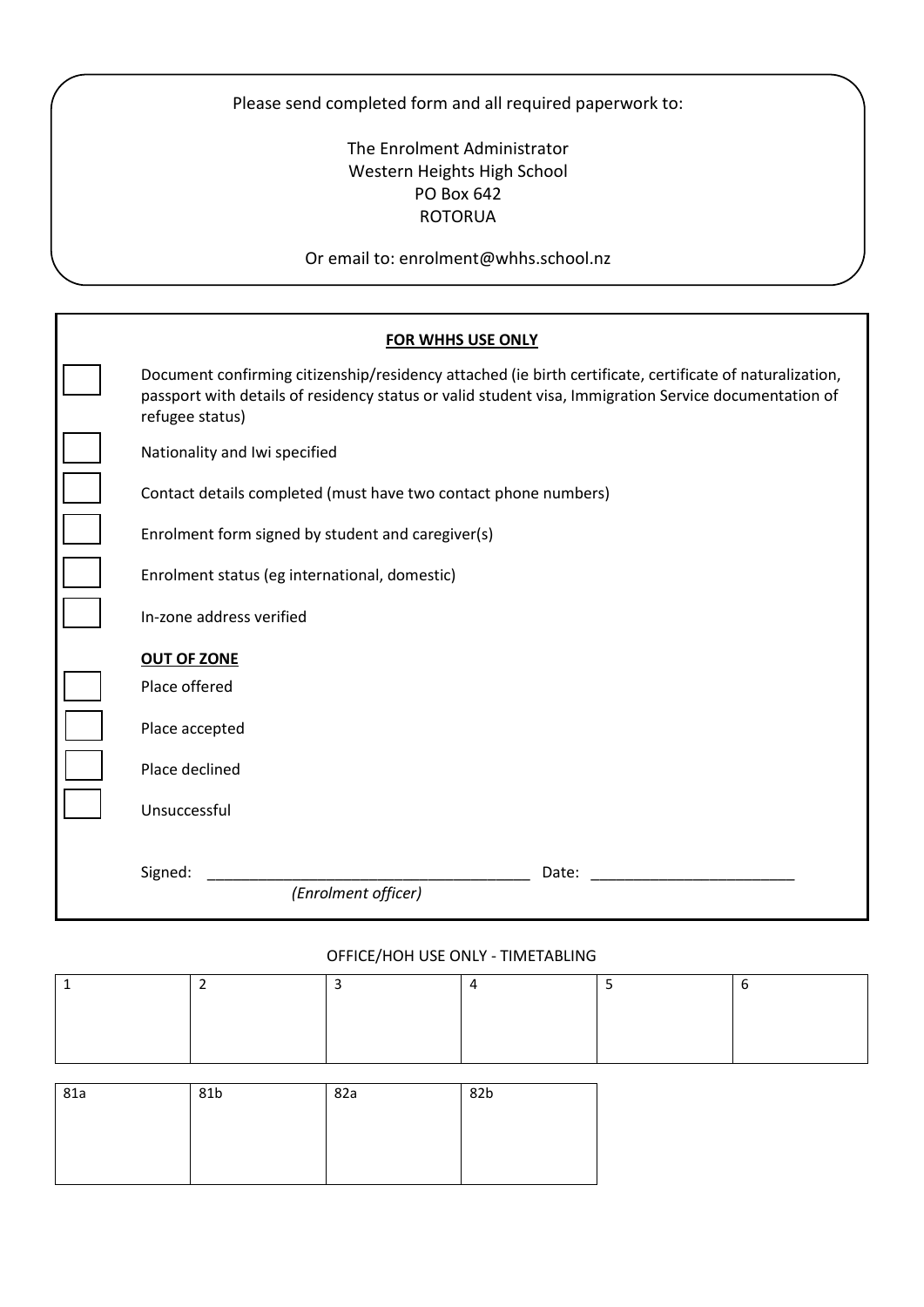## **Consents and Declarations Information** *- the following pages to be detached for your records*

**Please be sure to read the following information carefully. If you are unsure of any anything in this section please make contact with Western Heights High School for clarification.**

# **Privacy of Information**

I/We agree to Western Heights High School:

- a) Requesting relevant information from other schools for enrolment purposes
- b) Forwarding relevant information to another school for enrolment purposes
- c) Forwarding relevant information to other institutions for the purpose of qualifications entry
- d) Using information for statistical purposes, e.g. WHHS Student's Support Centre

## **Usual Place of Residence**

**The address given at the time of application for enrolment must be the student's usual place of residence when the school is open for instruction.** The Ministry of Education has advised that parents/caregivers should also be warned of the possible consequences of deliberately attempting to gain unfair priority in enrolment by knowingly providing a false address or making an in-zone living arrangement which they intend to be only temporary e.g.

- Residing in-zone on a short-term basis (less than one year);
- Arranging temporary board in-zone with a relative of family friend;
- Using the in-zone address of a relative or friend as an "address of convenience", with no intention to live there on an ongoing basis.

If the Western Heights High School Board of Trustees learns that a student is no longer living at the in-zone address given at the time of application for enrolment, and has reasonable grounds to believe that a temporary in-zone residence has been used for the purpose of unfairly gaining priority in enrolment at the school, then the board may review the enrolment. Unless the parents/caregivers give a satisfactory explanation with 10 days, the board may annul the enrolment. This course of action is provided for under section 110A of the Education Act 1989.

**Boarding Arrangements -** Note that the term "primary duty of care" indicates that the person with whom the student is boarding will take a high level of responsibility for the student's welfare. The board might doubt the genuineness of the boarding arrangement if the parents insist on being the first point of contact for all matters relating to the student's progress and behaviour at school.

# **Code of Conduct**

The School undertakes to follow the procedures specified in the School's Charter.

#### **Expectations of Western Heights High School Students:**

- 1. That I will be engaged in learning at all times
- 2. That I will respect all staff and my peers
- 3. That I will follow the core routines and responsibilities of the school
- 4. That I will wear regulation uniform correctly

These expectations are detailed in the Western Heights High School Code of Conduct document which is available online a[t www.whhs.school.nz](http://www.whhs.school.nz/) and are included in our enrolment packs.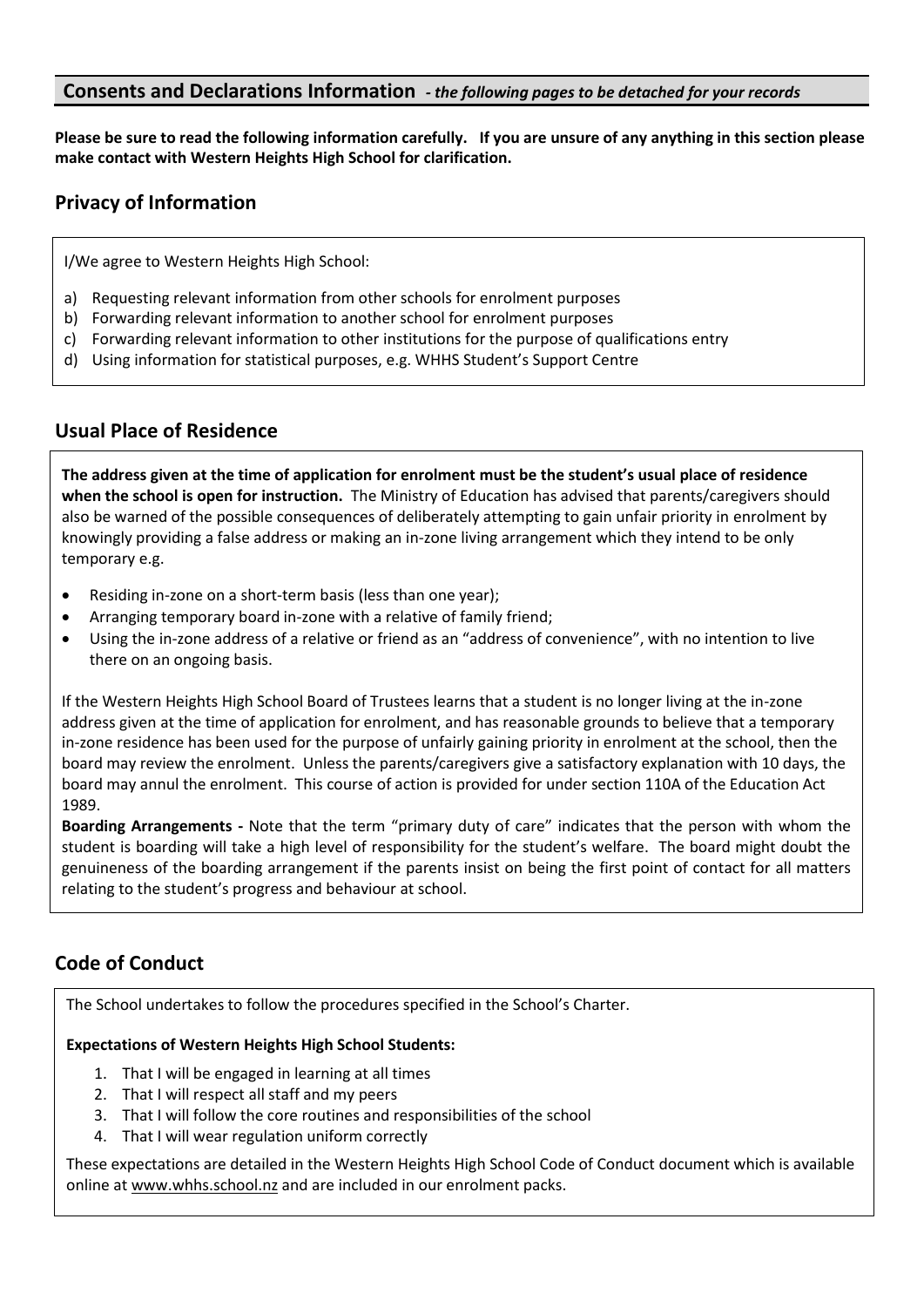#### **Option 1:**

I give my general approval for the student enrolled to participate in off-site programmes of learning, within his or her normal classroom time allocation and approved by the principal.

#### **OR**

#### **Option 2:**

Education Outside The Classroom (EOTC) is the name given to all events/activities that occur outside the classroom, both on and off the school site. This includes sport.

- Our school believes in using a range of environments and experiences to enhance our students' learning.
- We have ready access to the beach, rivers, mountains, and the bush in our area and beyond. We are also close to various built environments in our community. These areas are rich learning environments for our students both in and out of school. They need to learn how to be safe. Our school also values the concept of providing students with opportunities. Thus some of the learning for students occurs beyond the school site and this document is seeking your consent for your child to participate in such learning

The Ministry of Education's **EOTC guidelines** identify four EOTC activity types, each with recommended types of parental/caregiver consent. In brief they are:

| <b>Type</b><br>οf<br>event                                                                   | <b>Description</b>                                | <b>Type of consent</b>                            |  |
|----------------------------------------------------------------------------------------------|---------------------------------------------------|---------------------------------------------------|--|
| A                                                                                            | On site- in the school grounds                    |                                                   |  |
|                                                                                              | (i) Lower risk environments                       | (i) No consent sought or blanket consent          |  |
|                                                                                              | (ii) Higher risk environments*                    | (ii) Separate consent for each event or programme |  |
| B                                                                                            | Off-site events in the local<br>community         |                                                   |  |
|                                                                                              | occurring in school time.                         |                                                   |  |
|                                                                                              | (i) Lower risk environments eq: sporting events   | (i) <b>Blanket consent</b> at enrolment.          |  |
|                                                                                              | (ii) Higher risk environments*eg: Rock            | (ii) Separate consent for each event or programme |  |
|                                                                                              | climbing                                          |                                                   |  |
| C                                                                                            | Off-site events - finishing after school finishes |                                                   |  |
|                                                                                              | (i) Lower risk environments eg: Sporting events   | (i) <b>Blanket consent</b> at enrolment.          |  |
|                                                                                              | (ii) Higher risk environments*eg: Travelling      | (ii) Separate consent for each event or programme |  |
|                                                                                              | out of town.                                      |                                                   |  |
| D                                                                                            | Off-site residential overnight events             |                                                   |  |
|                                                                                              | (i) Lower risk environments eg Marae stay         | (i) Separate consent                              |  |
|                                                                                              | (ii) Higher risk environments* eq: Camp           | (ii) Separate consent for each event or programme |  |
| *Involves risk assessed to be greater than that associated with the average family activity. |                                                   |                                                   |  |

**All EOTC activity categories** require staff to undertake an analysis of the risks, and identify the management strategies required to eliminate, isolate and minimise the risks. Emergency procedures are also in place.

# **Communication with the School**

Our school newsletter, Te Panui, will be emailed to the email address provided in the Caregiver Details section of this form (the first issue will have an option to unsubscribe). The newsletter can also be accessed from the school's Facebook page.

Caregivers can also access the Kamar Portal via our website, with either your child's login (issued early in Term 1) or by requesting their own login by emailin[g website@whhs.school.nz.](mailto:website@whhs.school.nz) This provides access to school notices, timetable, attendance and achievement information.

The Western Heights High School app has proven to be a useful tool for many caregivers. It can be downloaded from both the App Store and Google Play.

Parent interviews are held at regular intervals during the school year.

Your child's teacher can be contacted by phoning the school between 8am and 3.30pm or emailing them with the first initial of their first name followed by their second name. For example: **fflintstone@whhs.school.nz**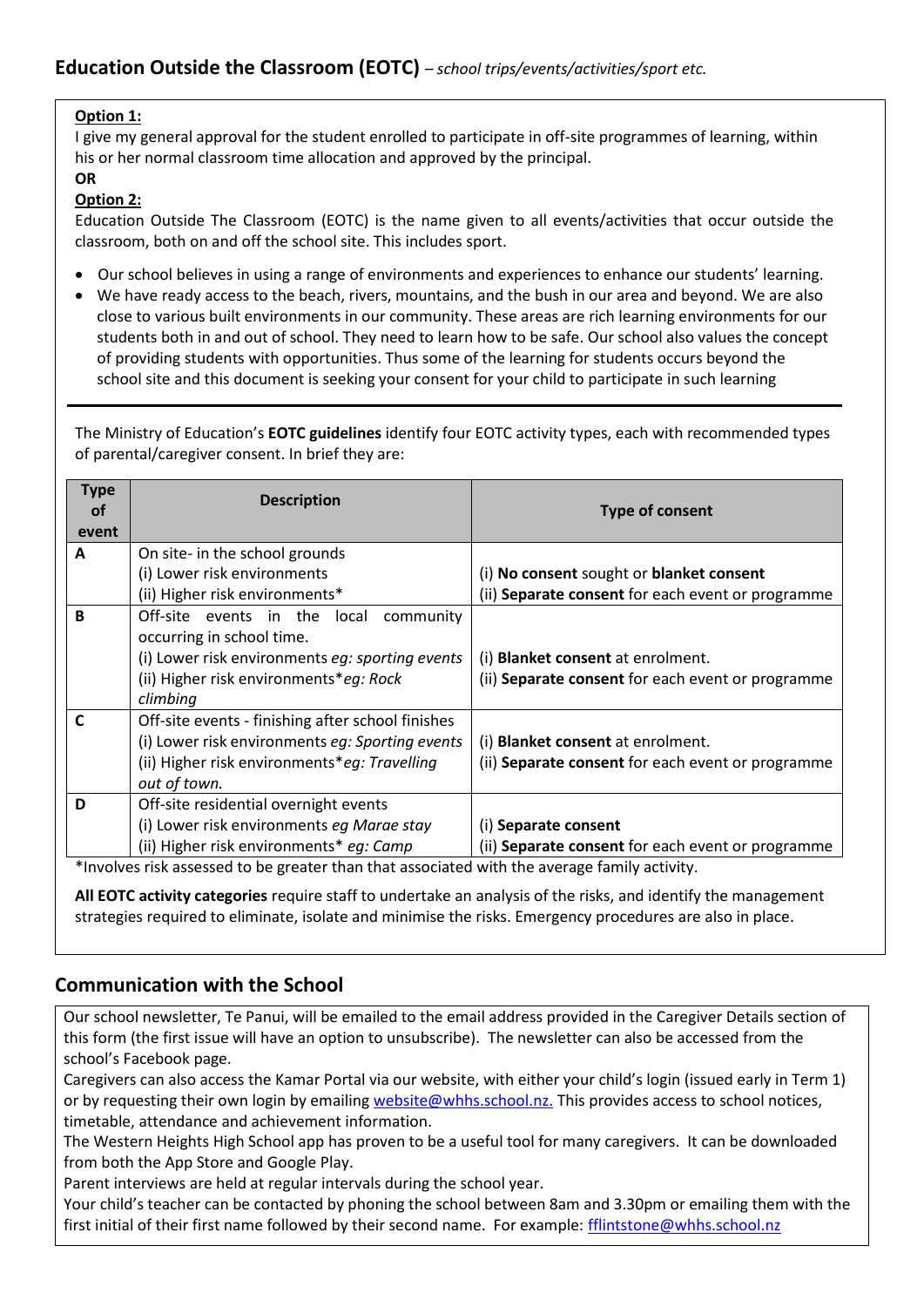# **Cyber Safety**

# **Internet and Future Focused Learning**

#### **STUDENT**

As a school user of WHHS Internet and Future Focused Learning Resources, I understand and will abide by the Western Heights High School rules on the use of ICT technologies. In signing the Student Declaration the student accepts the following:

- 1. I agree to comply with the school rules on acceptable use of Western Heights High School's internet and Future Focused Learning Resources.
- 2. I agree that all my communication via any technological device and internet system (*either in school or on electronic devices*) will not be used to humiliate, degrade, harass, threaten, offend or defame any person, including fellow students and staff of the school.
- 3. I agree that I will not use Information Communication Technology to undermine the good name and reputation of the school.
- 4. I agree that I will not post any material which is offensive, discriminatory or puts any member of the school community at risk (*eg bullying or harassment*).
- 5. I accept that any breach of condition '2', '3' or '4' of this agreement may be deemed 'gross misconduct' for the purposes of a stand down or suspension under the Education Act 1989.

The school recognises your right to privacy and freedom of expression and undertakes not to disclose any information about you or your communication except that which is in breach of conditions. Breaching this Agreement (or any involvement in such a breach) may result in my access being withdrawn, which could make me ineligible to continue studying a particular subject. I understand that my parents may be informed if I breach this agreement.

## **PARENT/CAREGIVER**

As a parent/caregiver of the above mentioned student, I have read the Internet and Future Focused Learning and Acceptable Use Agreement. My child has read the document and understands his/her obligations. In signing the Parent/Caregiver Declaration I give my permission to allow internet access for my child. I understand that access is designed for educational purposes and that students will be held accountable for their own actions. I also understand that some material on the Internet may be objectionable. WHHS will take appropriate measures to limit access to illegal, dangerous and/or inappropriate material and I accept responsibility for setting standards for my child to follow when using email and the internet.

I understand that if my child damages equipment, this will result in an invoice for the cost or replacement parts and repairs and any other associated costs. I also understand this agreement applies to communication technologies my child may bring into the school environment.

#### **Bring Your Own Device Agreement**

## **PARENT/CAREGIVER**

In signing the Parent Declaration I give permission for my child to bring their own digital device to school for use in the classroom learning programme. I understand:

- 1. All devices brought to school are my child's responsibility and the insurance for the device is my responsibility.
- 2. All devices must arrive at school each day fully charged.
- 3. Devices are only to be used under adult supervision. All use is at the teacher's discretion.
- 4. Devices brought to school are for the use of my child. Any sharing is at my child's discretion.
- 5. Teachers will encourage the use of personal digital devices whenever possible and students will be able to use them for homework activities.
- 6. Rules, including the cybersafety policies, governing the use of any school-owned digital device will apply to student-owned devices, while they are at school, including adherence to the Copyright Act.
	- I agree to my son/daughter using the internet and other ICTs at school.
	- I understand that images of my child (photo/video), may be used to illustrate school activities or programmes. My child will not be identified without my permission.
	- I will contact the school if there is anything here that I do not understand.
	- If there is a situation that concerns me, I will contact either the school or Netsafe [www.netsafe.org.nz](http://www.netsafe.org.nz/)